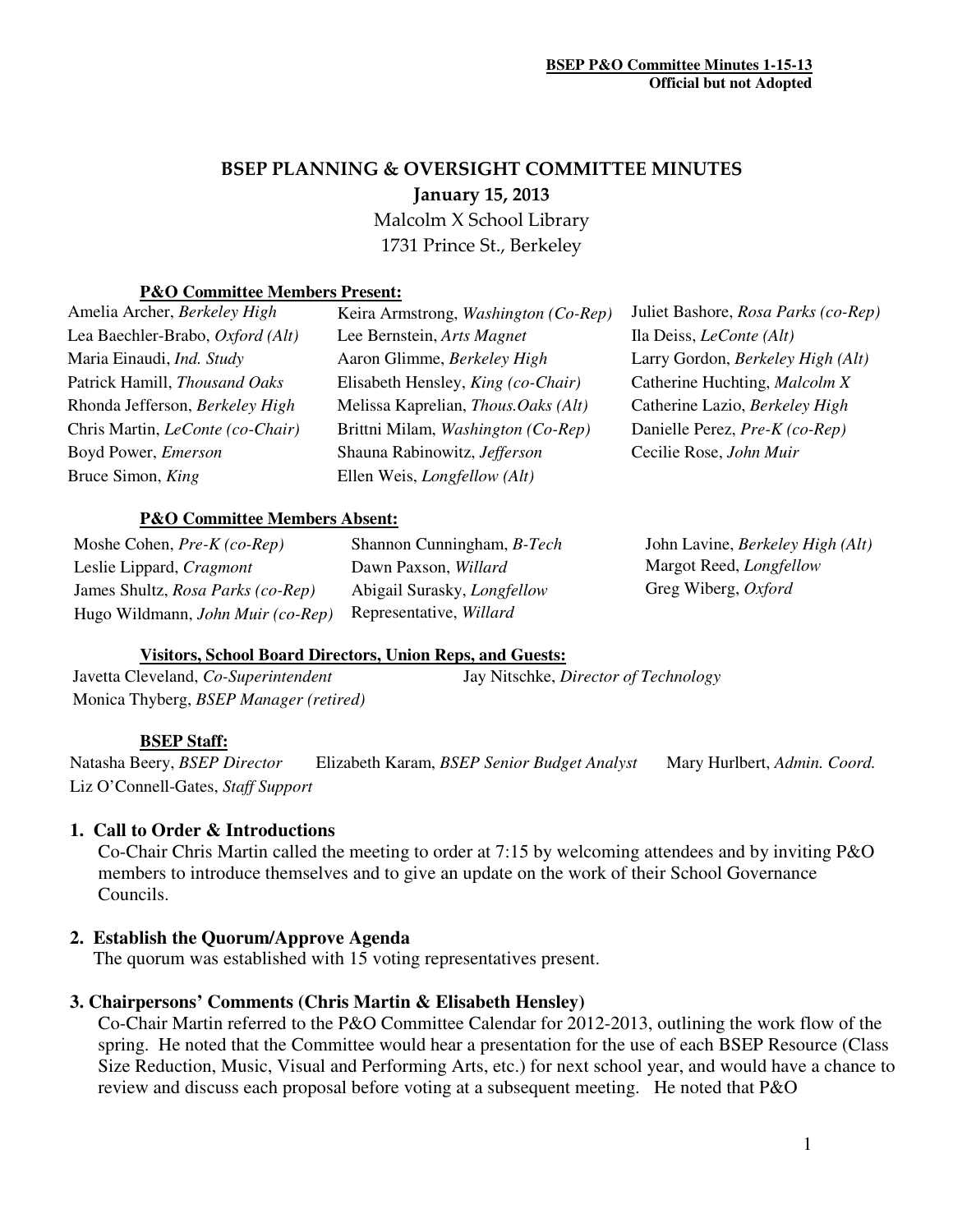Subcommittees would be established to allow deeper discussion of the issues of particular BSEP Resource.

 Martin said that the P&O Committee would start the process this evening by reviewing the BSEP yearend report for last school year, looking at each BSEP Resource as presented in the *BSEP Annual Report for Fiscal Year (FY) 2011-2012.*

#### **4. BSEP Director's Comments (Natasha Beery)**

BSEP Director Natasha Beery said that the P&O Committee found itself at an interesting point in the year, when it was both looking back at FY 2011-2012 while beginning to plan for FY 2013-14.

#### **5. Public Comment**

There was no public comment.

#### **6. Update on State Budget: Implications for BUSD**

Javetta Cleveland, *Co-Superintendent* 

Cleveland said that although she had primarily served as Deputy Superintendent of Business Services and Operations during her five-and-a-half year tenure at BUSD, she had added to those duties this year by agreeing to serve as interim Co-Superintendent along with Co-Superintendent Neil Smith. She said that the School Board would continue its search for a new superintendent this spring.

Cleveland shared that her New Year's resolution was to make sure that she appreciated people more. In line with this decision, she said her first group appreciation of the year went to everyone involved in the P&O Committee. She said she recognized that 25% of the District's revenue came from the BSEP tax and she wanted the P&O Committee to know that its contribution as an advisory body was critical to BUSD's academic success.

Cleveland added that her first individual appreciation of the year went to Technology Director Jay Nitschke for his invaluable assistance to her and for his superlative efforts on behalf of the District.

Cleveland said that on January 10<sup>th</sup> Governor Jerry Brown had released his proposed state budget for 2013-14. She had just returned from a Sacramento workshop focused on interpreting his budget proposal. Cleveland said that the budget contained not only a cost of living increase, but also, for the first time in four years, no true budget reductions for K-12 education. She said that in addition to allocating base revenue as determined by average daily attendance (ADA), an additional \$2.7 billion in funding was proposed for districts statewide. She explained that the governor proposed that the distribution of these extra funds be determined by a weighted formula which factored in a district's percentage of English Language Learners (ELL) and low-income students*.* She noted that this weighted formula had the potential to put BUSD gradually behind in revenue, since Berkeley's enrollment would not meet the threshold for the higher rate of per pupil funding.

Cleveland added that the proposed state budget called for the speedy pay out of deferred revenue owed to districts that had been deferred, and the timely delivery of future funds, which would be a significant improvement from the present situation. Cleveland also noted that the Governor had earmarked \$400 million for energy efficiency projects. She added that the Governor was also proposing to give school districts an extra \$100 million in exchange for their agreeing to accept fixed reimbursements for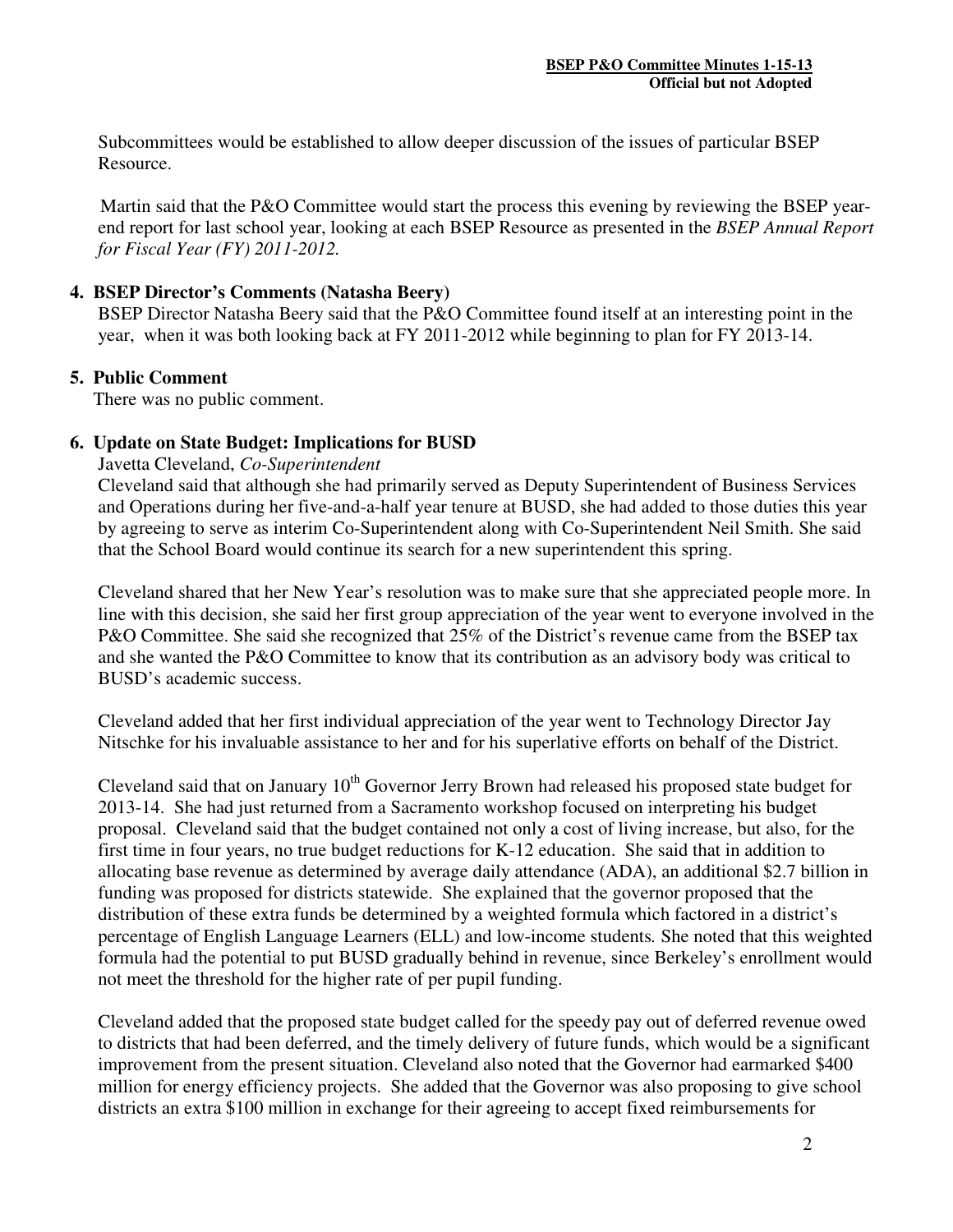"mandated costs" claims (costs associated with collective bargaining negotiations, teacher evaluations, inter-district permits, graduations, behavioral intervention plans, etc.) Cleveland added that the Governor's budget proposal included \$300 million to provide adult education courses at community colleges. She said that if this were to happen, BUSD might have to consider whether or not to continue its adult education program. Cleveland said that the Governor proposed to continue the *Sell-A-Property* Program which was introduced during the recession, and will make it more flexible. Going forward, this program would allow a district to earmark property sale proceeds for their General Fund, as long as the district maintained sufficient funds in reserve for deferred maintenance.

### **7. BSEP Annual Compliance Report for 2011-2012**

#### Natasha Beery, *BSEP Director*

Natasha Beery distributed the *BSEP Annual Report for FY 2011-2012.* She reminded P&O members that part one of the Annual Report Presentation took place in November when budget managers gave oral presentations about their programs, followed by the opportunity for P&O members to meet with those managers in small group sessions to learn more about the programs and to ask questions about specific 2012-13 budget goals.

Beery said this written report formed part two of the Annual Report Presentation. She said that one of the P&O Committee's tasks each year was to review the report of the previous year's BSEP expenditures, to confirm that the expenditures were in compliance with the BSEP Measure, and to send the report on to the School Board for their adoption. She said the P&O Committee had four opportunities in the budget cycle to look at a given year's BSEP budget and expenditures. Each budget cycle begins with the Annual Plan (May-June), then moves to the First Interim Report (November) and then the Second Interim Report (February). Finally, after the fiscal books are closed (August) the Annual Report is prepared and presented (December-January).

She said that in reviewing the Annual Report for FY 2011-2012 the idea was to look backwards and to ask whether or not the expenditures made were in accordance with the terms of the BSEP Measure A of 2006

In addition to crediting retired BSEP Manager Monica Thyberg for suggesting important format improvements to this year's report, Beery hailed the heroic efforts of BSEP Senior Budget Analyst Liz Karam, who ensured the accuracy of the annual report. Beery noted that the goal of the report was to show what expenditures were made and to explain any variances between budget and expenses.

Senior Budget Analyst Liz Karam then gave an overview of the Revenue Allocation Summary report for 2011-12. She said that BSEP money was collected from two sources: County Tax Collections and City of Berkeley Tax Collections. She explained that, after rebates and expenses were subtracted from the total projected revenue, the remaining money (minus 2% "off the top" for public information, translation, and P&O Committee support) was divided among the individual Resources: Class Size Reduction (66%), School Site Discretionary (10.25%), Music, Visual Performing Arts (6.25%), Parent Outreach Services (1.25%), School Libraries (7.25%), and Professional Development, Program Evaluation, and Instructional Technology ( 9% shared by the latter three Resources).

The individual sections of the report (one for each BSEP Resource) were reviewed briefly. Discussion and Question and Answer followed. Natasha Beery announced that the next P&O meeting (Tuesday,